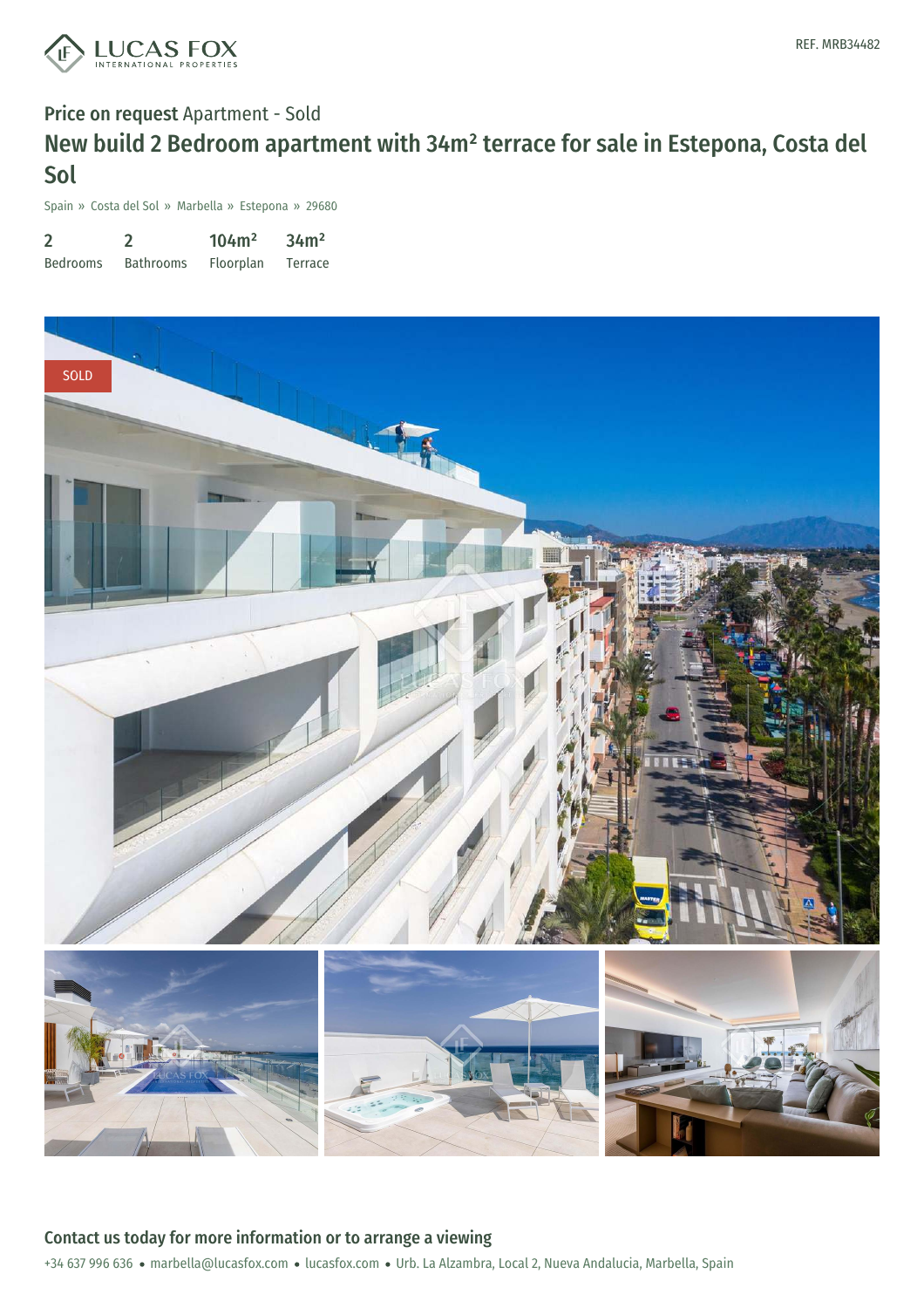

## Price on request Apartment - Sold New build 2 Bedroom apartment with 34m² terrace for sale in Estepona, Costa del Sol

Spain » Costa del Sol » Marbella » Estepona » 29680

2 Bedrooms 2 Bathrooms 104m² Floorplan 34m² Terrace

#### **OVERVIEW**

### A new development of 36 seafront apartments for sale in the centre of Estepona

A brand new urban lifestyle development in an impressive landmark building with unique artistic and architectural features and 36 exclusive apartments located in the very centre of Estepona right on the beachfront and within walking distance of all amenities. The development offers bright, contemporary luxury homes designed for privileged beachfront living all year round.

All of the apartments include a fully equipped kitchen and a private terrace where you can enjoy the enviable local climate. There are 1-4 bedroom properties to choose from. The bedrooms feature wooden flooring while the other spaces have porcelain floor tiles with underfloor heating. All of the properties in this development have a storage room and garage parking space, or 2 spaces in the case of the large apartments.

Furthermore, there is a communal infinity pool and jacuzzi on the roof top, as well as a gym; offering the feeling of being on holiday all year round with very low community costs (from 150€/month – 200€/month).

Completion due in October 2019.

#### **Highlights**

- Excellent beachfront location in the centre of Estepona
- 36 properties to choose from  $\bullet$
- 1-4 bedroom units [available](mailto:marbella@lucasfox.com)
- All with terraces, storage unit and 1 or 2 parking spaces  $\bullet$
- Communal pool, jacuzzi, gym and children's area
- Low community costs



#### [lucasfox.com/go/mrb34482](https://www.lucasfox.com/go/mrb34482)

Swimming pool, Terrace, Jacuzzi, Gym, Lift, Natural light, Wooden flooring, Communal terrace, Parking, Underfloor heating, Air conditioning, Barbecue, Built-in wardrobes, Domotic system, Double glazing, Equipped Kitchen, Exterior, Near international schools, New build, Playground, Storage room, Transport nearby, Utility room, Views

### Contact us today for more information or to arrange a viewing